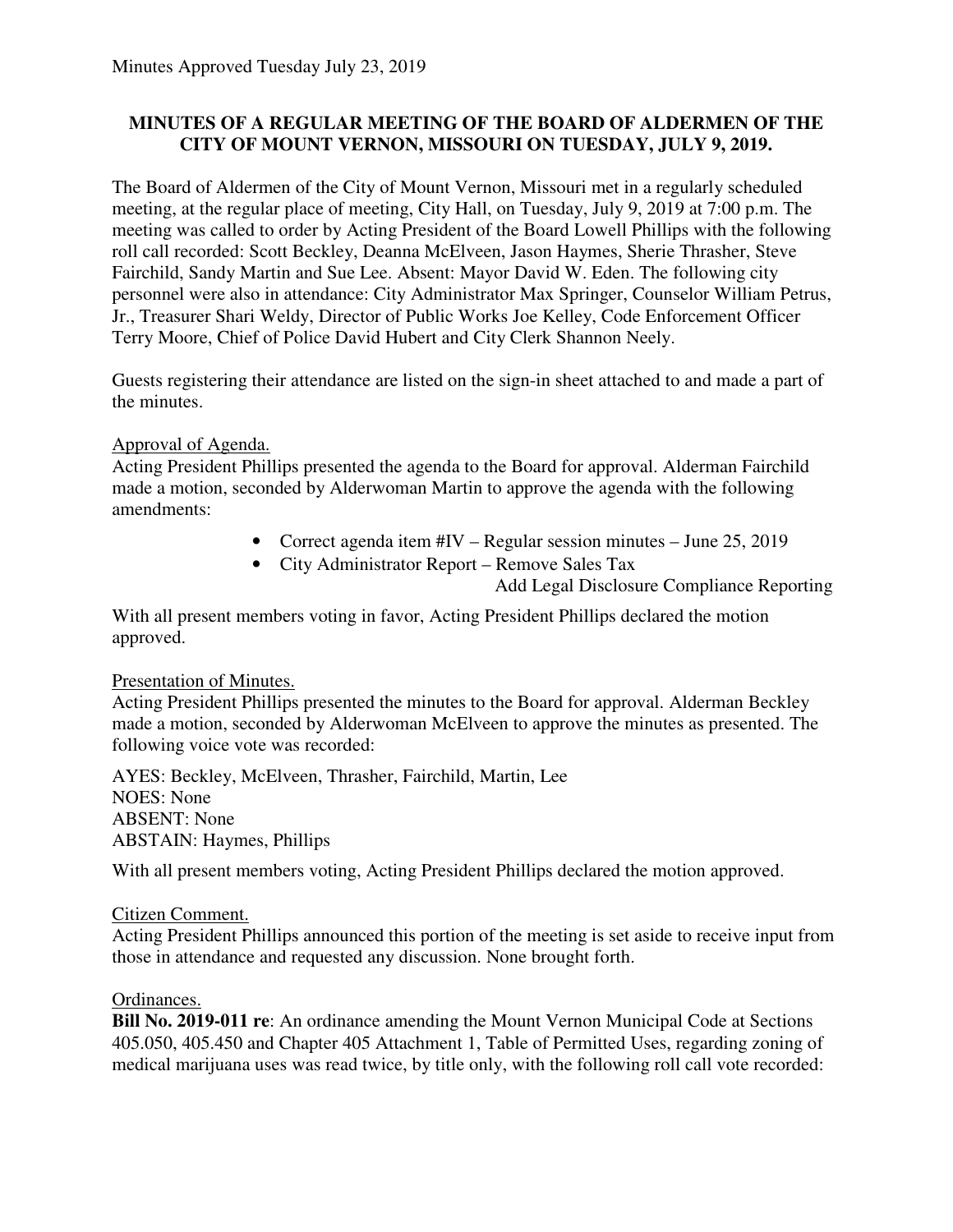First Reading: AYES: Beckley, McElveen, Haymes, Phillips, Thrasher, Fairchild, Martin and Lee NOES: None ABSTAIN: None ABSENT: None

Second Reading: AYES: Beckley, McElveen, Haymes, Phillips, Thrasher, Fairchild, Martin and Lee NOES: None ABSTAIN: None ABSENT: None

Bill No. 2019-011 was declared passed and sent to the Acting President for signature. Bill No. 2019-011 thus became Ordinance Number 2.194.

# Department Reports.

### City Administrator.

Springer held discussion on the following items:

- Memorandum of Understanding. Springer presented a Memorandum of Understanding for Points of Dispensing between the city and Lawrence County Health Department to allow use of the Mount Vernon Arts and Recreation Center (MARC), grounds and equipment during a public health emergency/crisis. Discussion was held. Alderman Fairchild made a motion, seconded by Alderwoman Martin authorizing City Administrator to sign MOU with Lawrence County for use of the MARC. With all present members voting in favor, Acting President Phillips declared the motion approved.
- Sidewalk Survey. Springer reported the Board had previously approved spending up to six hundred dollars (\$600.00) for a sidewalk survey through SMCOG, but the actual price for survey is \$630.00. Discussion was held. Acting President Phillips reported it was a consensus of the Board to proceed with sidewalk survey.
- Disclosure Compliance Reporting. Springer presented a post-issuance disclosure compliance services proposal from Gilmore and Bell, P.C., to assist the city in meeting the continuing disclosure obligations in accordance with federal security laws for all outstanding municipal securities. Springer noted the original agreement expired April 30, 2018. Discussion was held. Alderwoman Lee made a motion, seconded by Alderwoman Thrasher authorizing Springer to sign agreement with Gilmore and Bell P.C. for a five year engagement for \$7,500.00. With all present members voting in favor, Acting President Phillips declared the motion approved.
- Vacation. Springer reported he would be on vacation for the week of July 15 through July 19.

### Treasurer.

Weldy held discussion on the following items:

- Bills Paid. Weldy presented the bills paid report and requested any discussion. None brought forth.
- Bills over \$5,000. Weldy presented the bills over \$5,000 and requested approval for payment. Alderwoman Lee made a motion, seconded by Alderwoman McElveen to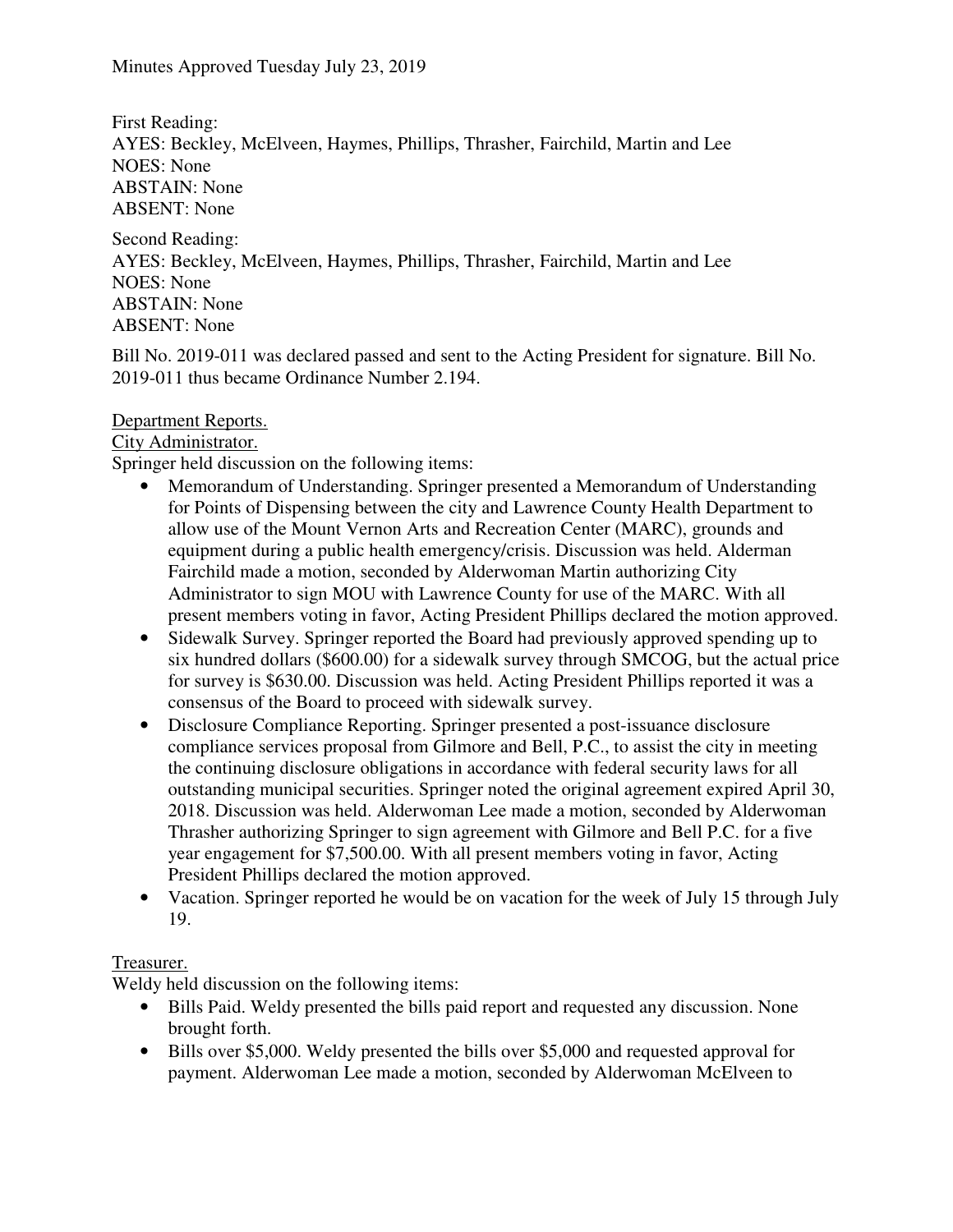approve payment of bills over \$5,000 as requested. With all present members voting in favor, Acting President Phillips declared the motion approved.

• Bad Debt. Weldy presented a report of accounts with unpaid balances and requested approval to transfer accounts totaling \$3,292.04 to bad debt. Discussion was held. Alderwoman Lee made a motion, seconded by Alderwoman Martin to move accounts to bad debt as requested. With all present members voting in favor, Acting President Phillips declared the motion approved.

### Director of Public Works.

Kelley noted he had nothing to report but welcomed any questions.

• Alderman Haymes inquired if using city staff to mow the grounds at 600 N. Main Street was working out? Kelley noted Public Works employees have continued to mow the grounds with no issues at this time. Discussion was held.

# Code Enforcement.

Moore held discussion on the following items:

- June Statistic Report. Moore presented the statistical report for June and requested any discussion. None brought forth.
- Planning and Zoning Commission. Moore reported the Commission held a public hearing on Tuesday, July 2, 2019 for text changes regarding swimming pools. Moore noted the Commission has recommended the text change and will present an ordinance at the July 23, 2019 meeting for approval by the Board. Discussion was held.

### Police.

Hubert held discussion on the following items:

- June Statistic Report. Hubert presented the June Statistic report and requested any discussion. None brought forth.
- Employment. Hubert reported he has received resignation from Brooke Hankins. Discussion was held. Hubert recommended the Board hire Alan Campbell to fill a previous vacancy. Alderman Haymes made a motion, seconded by Alderman Beckley to proceed with hiring Alan Campbell to fill vacancy. With all present members voting in favor, Acting President Phillips declared the motion approved. Hubert reported he received resignation from Crossing Guard that she will not be returning for the next school year. Discussion was held. Alderman Haymes made a motion, seconded by Alderwoman Martin to combine Animal Control and Crossing Guard position for no more than 30 hours per week and proceed to advertise for vacancy. With all present members voting in favor, Acting President Phillips declared the motion approved.
- Uniform Policy. Hubert reported he has held discussion with Mr. Petrus regarding an employee agreement for reimbursement of specific expenses related to police officers if the employee leaves employment with the city within two (2) years. Discussion was held. Acting President Phillips declared it was the consensus of the Board to proceed with an agreement for police officers regarding the specific expenses.

### Old Business.

Acting President Phillips requested any old business to be brought to the floor for discussion. None brought forth.